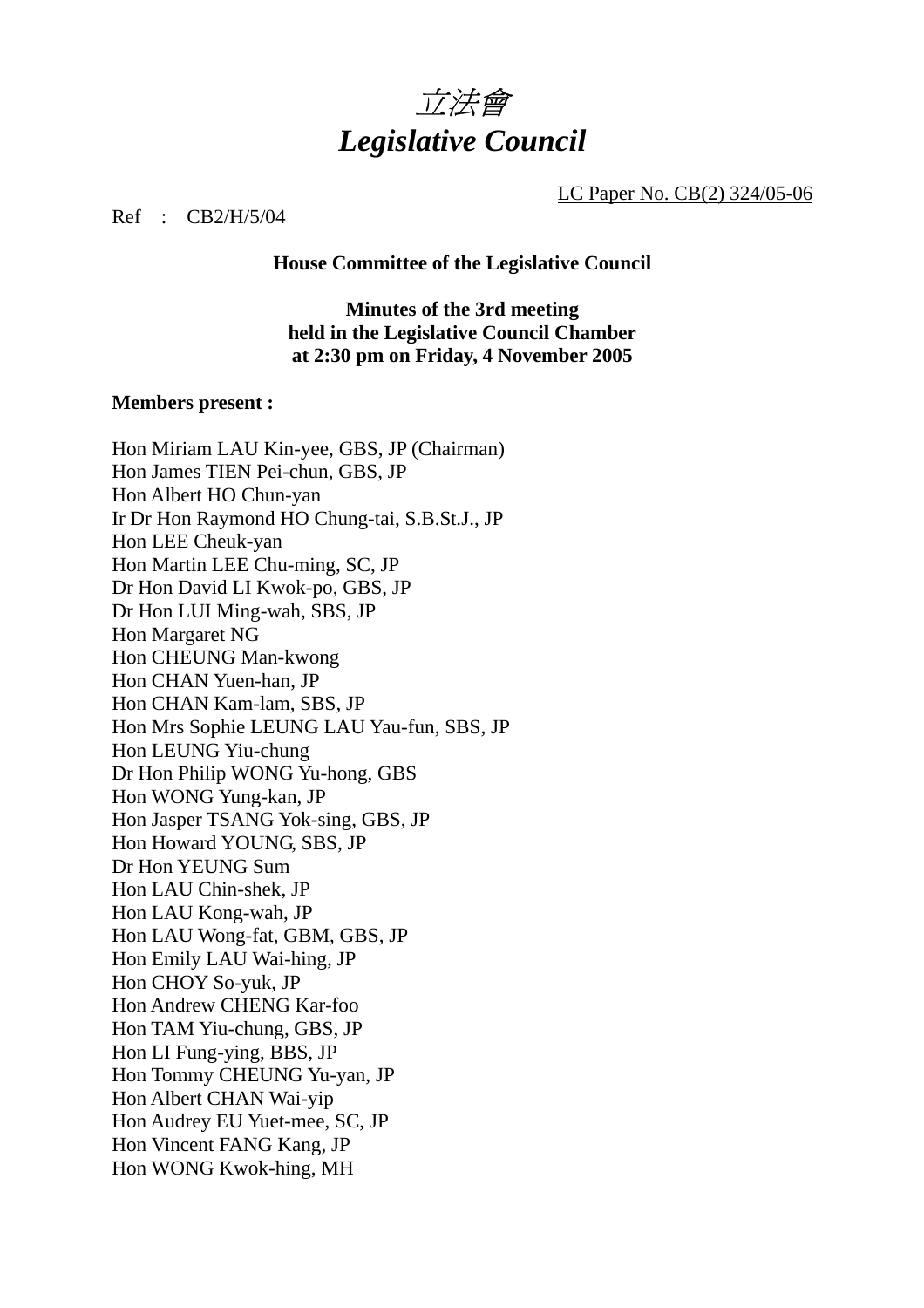Hon LEE Wing-tat Hon LI Kwok-ying, MH Dr Hon Joseph LEE Kok-long Hon Daniel LAM Wai-keung, BBS, JP Hon Jeffrey LAM Kin-fung, SBS, JP Hon MA Lik, GBS, JP Hon Andrew LEUNG Kwan-yuen, SBS, JP Hon Alan LEONG Kah-kit, SC Hon LEUNG Kwok-hung Dr Hon KWOK Ka-ki Dr Hon Fernando CHEUNG Chiu-hung Hon CHEUNG Hok-ming, SBS, JP Hon WONG Ting-kwong, BBS Hon Albert Jinghan CHENG Hon KWONG Chi-kin Hon TAM Heung-man

### **Members absent :**

Hon Fred LI Wah-ming, JP (Deputy Chairman) Hon Mrs Selina CHOW LIANG Shuk-yee, GBS, JP Hon James TO Kun-sun Hon Bernard CHAN, JP Hon SIN Chung-kai, JP Hon Timothy FOK Tsun-ting, GBS, JP Hon Abraham SHEK Lai-him, JP Hon Frederick FUNG Kin-kee, JP Hon Ronny TONG Ka-wah, SC Hon CHIM Pui-chung Hon Patrick LAU Sau-shing, SBS, JP

### **Clerk in attendance :**

Mrs Justina LAM Clerk to the House Committee

#### **Staff in attendance :**

Mr Ricky C C FUNG, JP Secretary General Mr Jimmy MA, JP Legal Adviser

Ms Pauline NG Assistant Secretary General 1 Mr Ray CHAN Assistant Secretary General 3 Mr LEE Yu-sung Senior Assistant Legal Adviser 1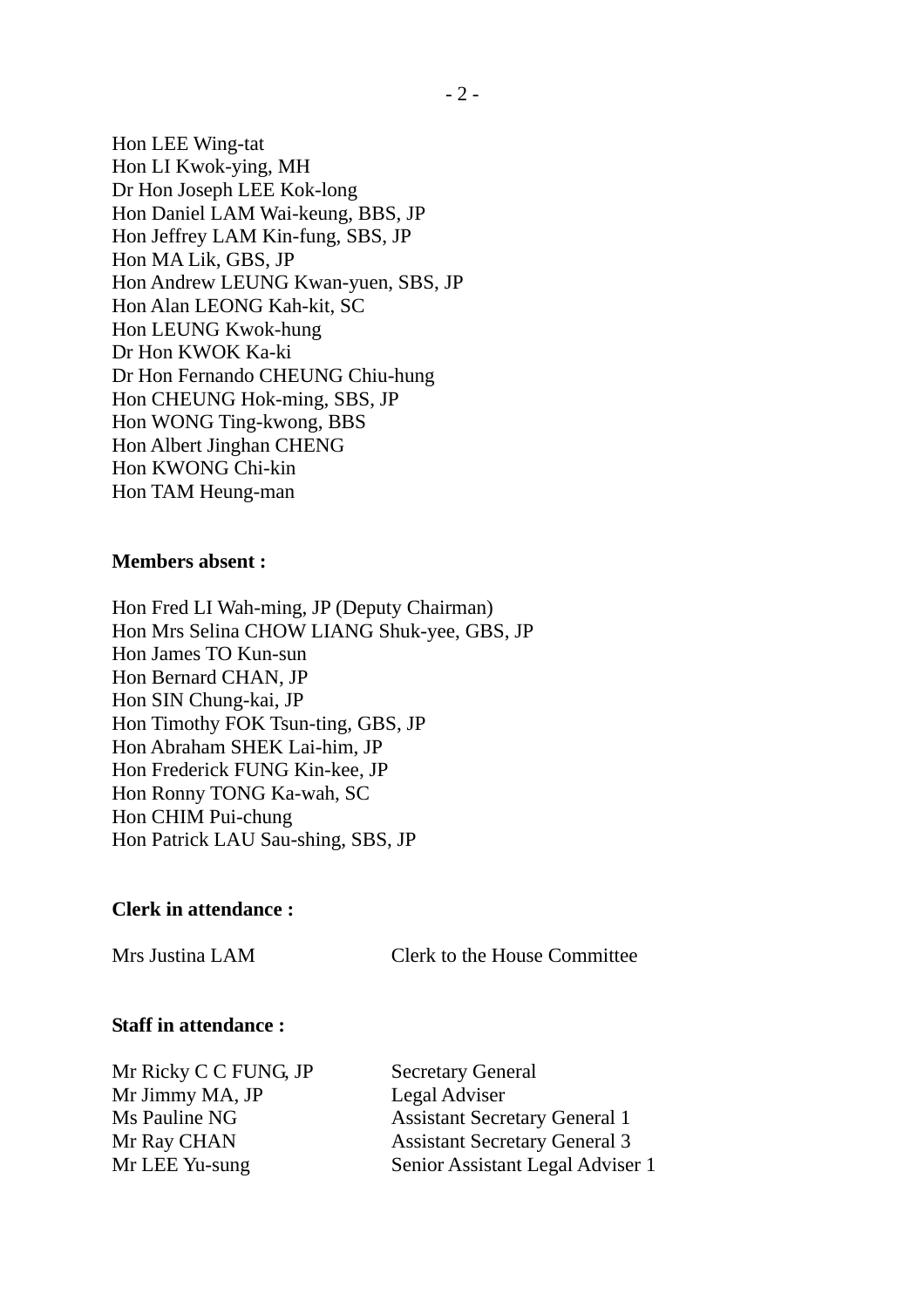| Mr Arthur CHEUNG  | Senior Assistant Legal Adviser 2        |
|-------------------|-----------------------------------------|
| Miss Kathleen LAU | <b>Chief Public Information Officer</b> |
| Mrs Constance LI  | Chief Council Secretary (2)5            |
| Mrs Betty LEUNG   | Chief Council Secretary (3)1            |
| Ms Bernice WONG   | <b>Assistant Legal Adviser 1</b>        |
| Miss Anita HO     | <b>Assistant Legal Adviser 2</b>        |
| Miss Monna LAI    | <b>Assistant Legal Adviser 7</b>        |
| Miss Lolita SHEK  | Senior Council Secretary (2)7           |

#### Action

### **I. Confirmation of verbatim record/minutes of meetings**

**(a) Verbatim record of the proceedings of the special meeting held on 7 October 2005**   *(LC Paper No. CB(2) 272/05-06)* 

The verbatim record of the meeting was confirmed.

- **(b) Minutes of the 2nd meeting held on 21 October 2005**  *(LC Paper No. CB(2) 252/05-06)*
- 2. The minutes of the meeting were confirmed.

### **II. Matters arising**

# **Report by the Chairman on her meeting with the Chief Secretary for Administration (CS)**

### **Embargo arrangement for Government documents**

3. The Chairman said that she had informed CS of Members' request that the progress of the investigation on the information leaks be reported to them. The Chairman further said that CS had explained that the Bureau concerned had been directed to review the mechanism for the handling of classified documents. The aim was to plug loopholes, if any, in the mechanism. As this was an internal issue, the Administration had no intention to make the result of the review public.

# **III. Business arising from previous Council meetings**

**(a) Legal Service Division report on subsidiary legislation gazetted on 21 October 2005 and tabled in Council on 26 October 2005** *(LC Paper No. LS 5/05-06)*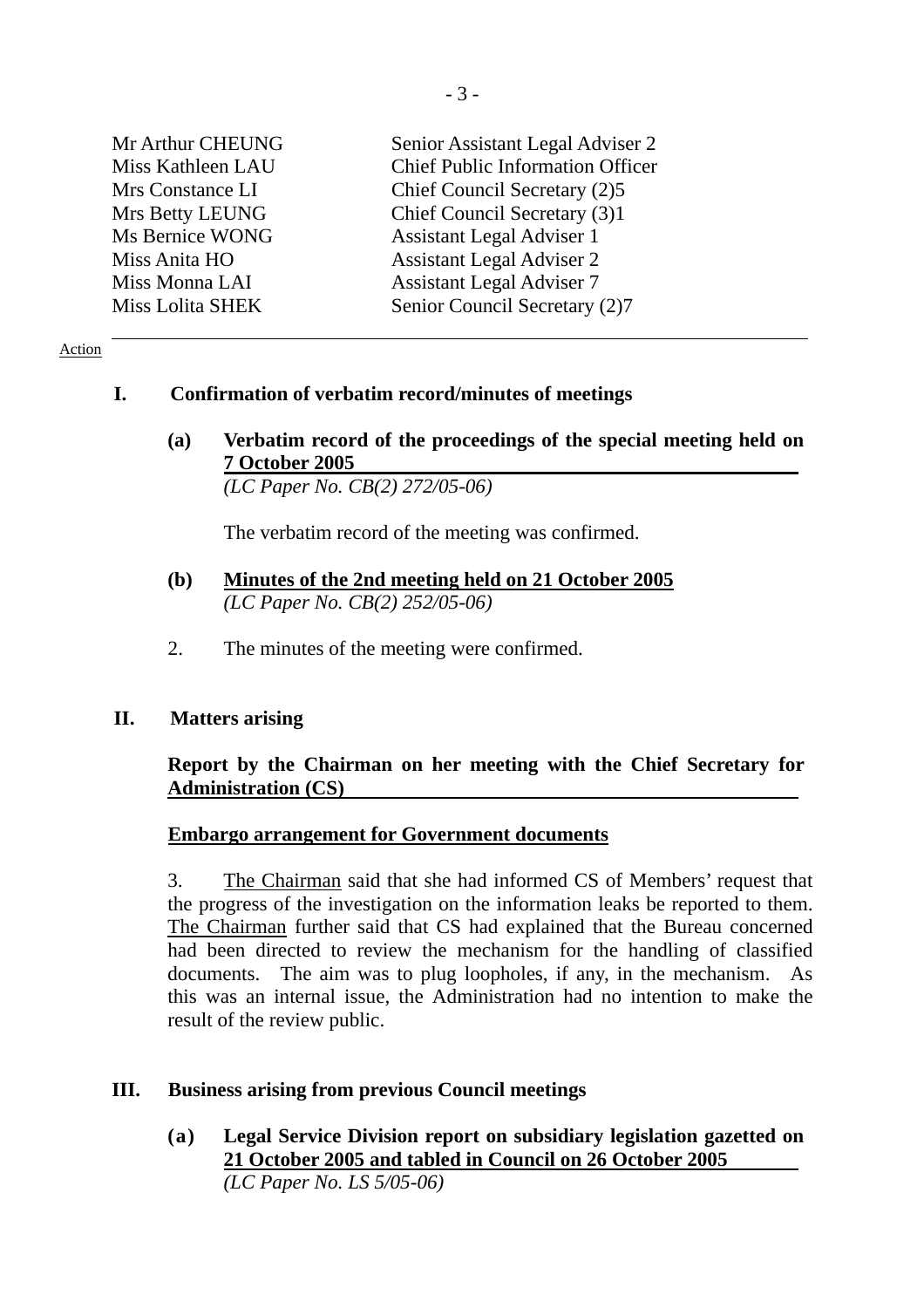4. The Chairman said that a total of six items of subsidiary legislation were gazetted on 21 October 2005 and tabled in the Legislative Council (LegCo) on 26 October 2005.

5. Members did not raise any queries on these six items of subsidiary legislation.

6. The Chairman said that the deadline for amending these items of subsidiary legislation was 23 November 2005, or 14 December 2005 if extended by resolution.

### **(b) Legal Service Division report on subsidiary legislation gazetted on 28 October 2005 and tabled in Council on 2 November 2005** *(LC Paper No. LS 7/05-06)*

7. The Chairman said that a total of 16 items of subsidiary legislation, including the United Nations Sanctions (Democratic Republic of Congo) Regulation 2005 and the United Nations Sanctions (Liberia) Regulation 2005 (Amendment) Regulation 2005, which were not required to be tabled in Council, were gazetted on 28 October 2005.

8. The Chairman further said that the two Regulations came within the terms of reference of the Subcommittee to Examine the Implementation in Hong Kong of Resolutions of the United Nations Security Council in relation to Sanctions. She proposed that they be referred to the Subcommittee for further study. Members agreed.

9. Members did not raise any queries on the remaining 14 items of subsidiary legislation.

10. The Chairman reminded Members that the deadline for amending these 14 items of subsidiary legislation was 30 November 2005, or 21 December 2005 if extended by resolution.

# **IV. Business for the Council meeting on 9 November 2005**

# **(a) Questions** *(LC Paper No. CB(3) 78/05-06)*

11. The Chairman said that 20 questions (six oral and 14 written) had been scheduled for the meeting.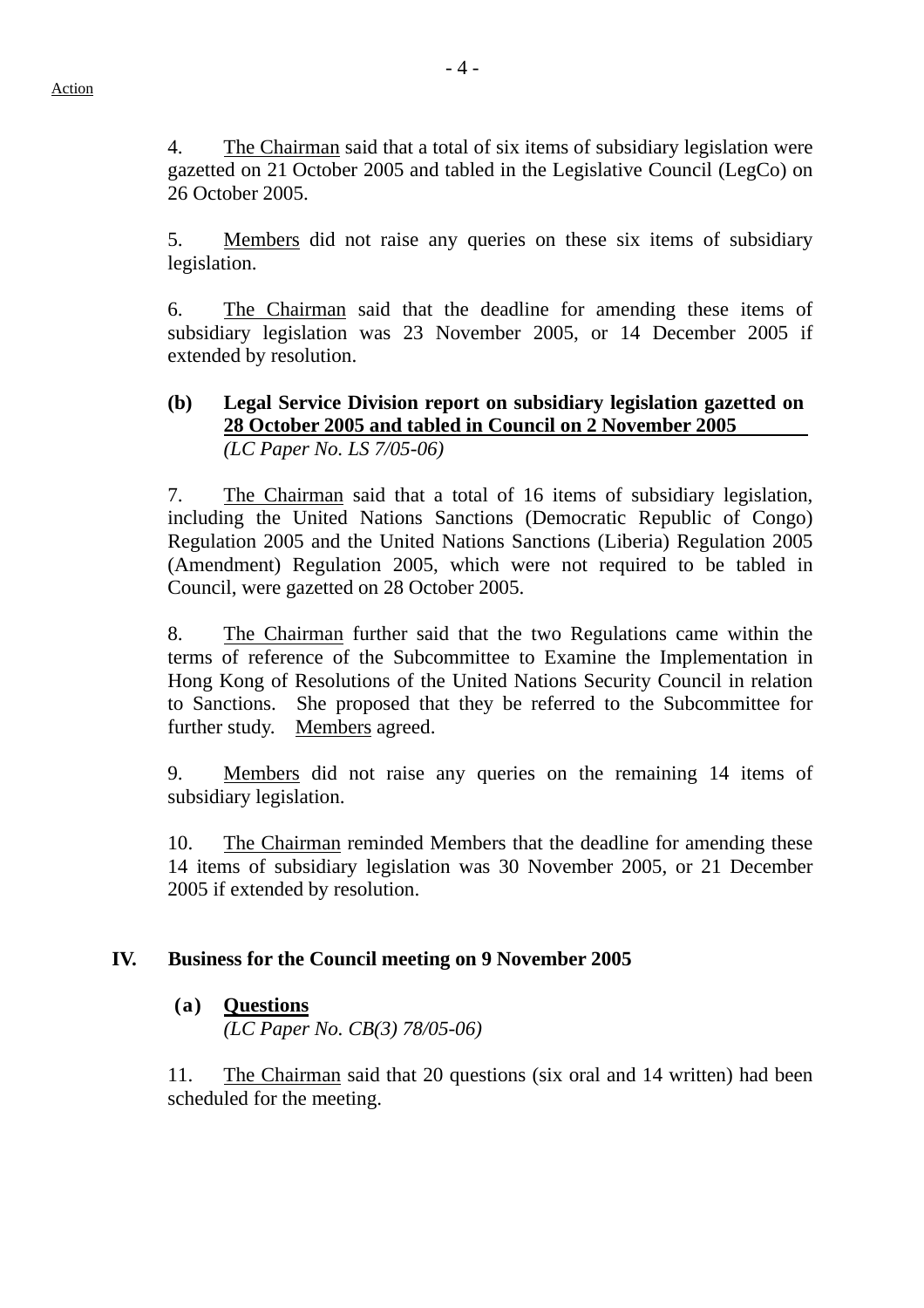# **(b) Bills - First Reading and moving of Second Reading**

12. The Chairman said that no notice had been received yet.

# **(c) Bills - resumption of debate on Second Reading, Committee Stage and Third Reading**

# **Carriage by Air (Amendment) Bill 2005**

13. The Chairman said that at the meeting of the House Committee on 7 October 2005, Members did not raise objection to the resumption of the Second Reading debate on the Bill.

# **(d) Government motion**

14. The Chairman said that no notice had been received yet.

### **(e) Members' motions**

**(i) Proposed resolution to be moved by Hon Fred LI Wah-ming under section 34(4) of the Interpretation and General Clauses Ordinance relating to the Harmful Substances in Food (Amendment) Regulation 2005** 

(Wording of the proposed resolution issued vide LC Paper No. CB(3) 88/05-06 dated 27 October 2005.)

15. The Chairman said that Mr Fred LI, Chairman of the Subcommittee on Harmful Substances in Food (Amendment) Regulation 2005, would move a motion to extend the scrutiny period of the Amendment Regulation to 30 November 2005, to allow more time for the Subcommittee to scrutinise the Amendment Regulation.

**(ii) Proposed resolution to be moved by Hon Miriam LAU Kin-yee under section 34(4) of the Interpretation and General Clauses Ordinance relating to the Closed Area (Hong Kong Ministerial Conference of World Trade Organization) Order** 

(Wording of the proposed resolution issued vide LC Paper No. CB(3) 107/05-06 dated 3 November 2005.)

16. The Chairman said that as Chairman of the Subcommittee on Closed Area (Hong Kong Ministerial Conference of World Trade Organization) Order, she would move a motion to extend the scrutiny period of the Order to 30 November 2005, to allow more time for the Subcommittee to scrutinise the Order.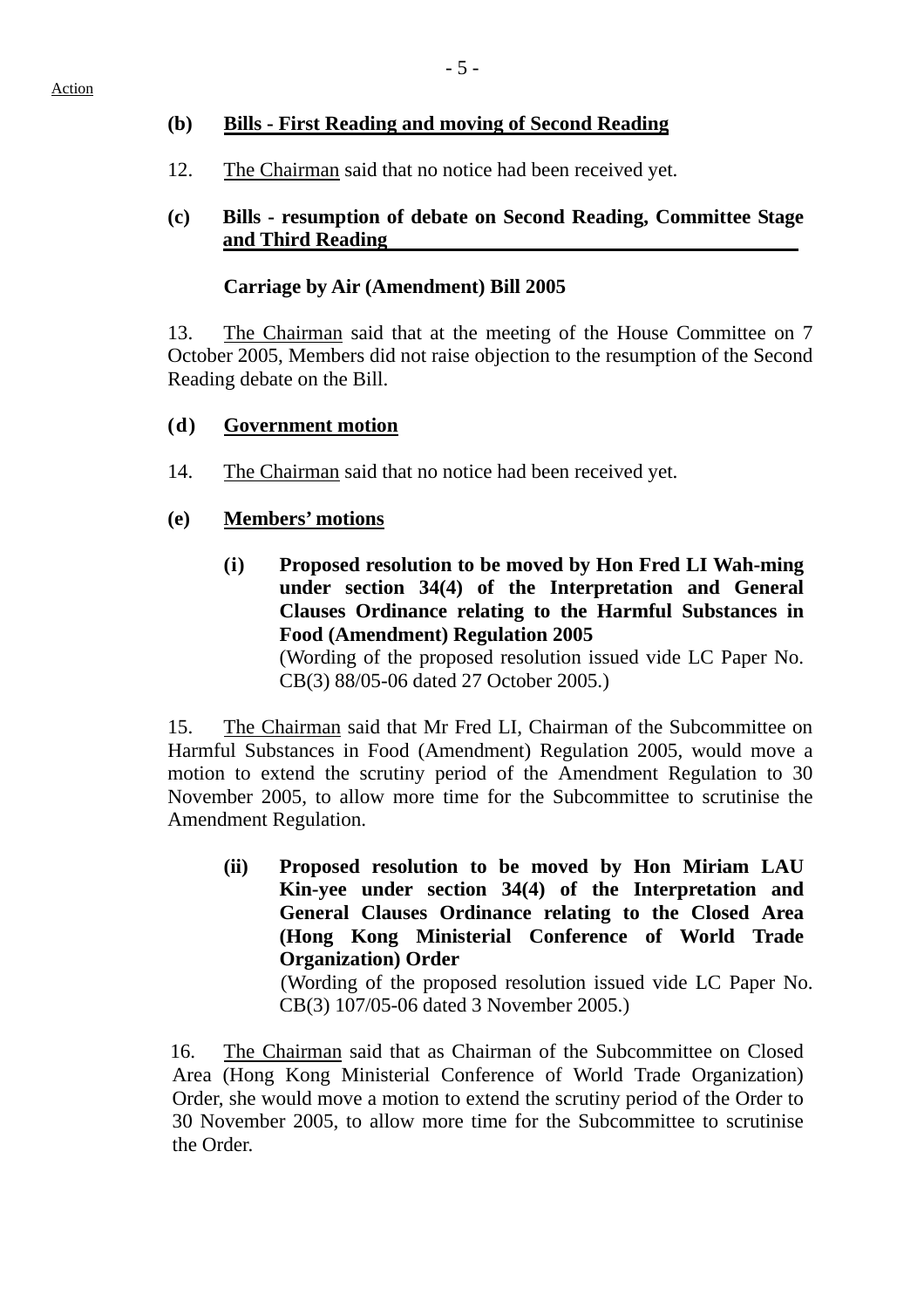# **(iii) Motion on "Minimum wage, standard working hours"**  (Wording of the motion issued vide LC Paper No. CB(3) 89/05-06 dated 27 October 2005.)

17. The Chairman said that the above motion would be moved by Miss CHAN Yuen-han, and the wording of the motion had been issued to Members.

### **(iv) Motion on "Constitutional reform proposal"**  (Wording of the motion issued vide LC Paper No. CB(3) 90/05-06 dated 27 October 2005.)

18. The Chairman said that the above motion would be moved by Mr Ronny TONG, and the wording of the motion had been issued to Members.

# **V. Business for the Council meeting on 16 November 2005**

**(a) Questions**

 *(LC Paper No. CB(3) 79/05-06)* 

19. The Chairman said that 20 questions (six oral and 14 written) had been scheduled for the meeting.

# **(b) Bills - First Reading and moving of Second Reading**

20. The Chairman said that no notice had been received yet.

### **(c) Government motion**

- 21. The Chairman said that no notice had been received yet.
- **(d) Members' motions**
	- **(i) Motion to be moved by Hon Miriam LAU Kin-yee**  (Wording of the motion issued vide LC Paper No. CB(3) 105/05-06 dated 3 November 2005.)

22. The Chairman said that subject of the motion to be moved by her was "Reducing and remitting the duty on ultra low sulphur diesel", and the wording of the motion had been issued to Members.

 **(ii) Motion on "Fair competition law"**  (Wording of the motion issued vide LC Paper No. CB(3) 106/05-06 dated 3 November 2005.)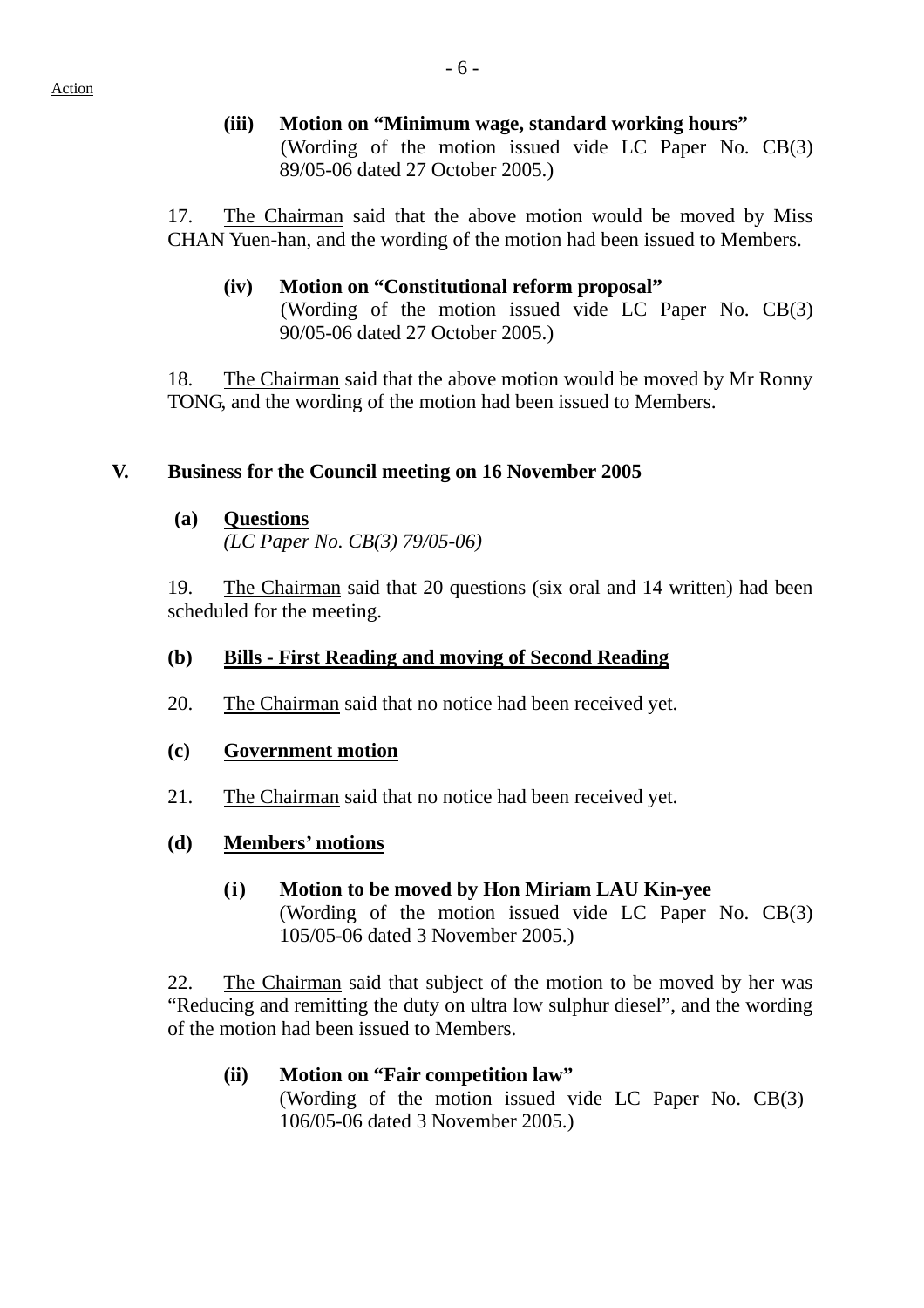23. The Chairman said that the above motion would be moved by Mr LEE Wing-tat, and the wording of the motion had been issued to Members.

24. The Chairman reminded Members that the deadline for giving notice of amendments, if any, to the motions was Wednesday, 9 November 2005.

### **VI. Report of Bills Committees and subcommittees**

**Report of the Bills Committee on Marriage (Introduction of Civil Celebrants of Marriages and General Amendments) Bill** 

*(LC Paper No. CB(2) 255/05-06)*

25. Ms Margaret NG, Chairman of the Bills Committee, said that the Administration would move Committee Stage amendments (CSAs) to address the various concerns raised by members. Ms NG further said that the Bills Committee supported the CSAs and the resumption of the Second Reading debate on the Bill on 16 November 2005.

26. The Chairman said that the deadline for giving notice of CSAs, if any, was Monday, 7 November 2005.

# **VII. Position on Bills Committees/subcommittees**

*(LC Paper No. CB(2) 256/05-06)*

27. The Chairman said that there were 14 Bills Committees and eight subcommittees in action.

# **VIII. Report of the Panel on Constitutional Affairs on constitutional issues relating to prorogation of the Council**

*(LC Paper No. CB(2) 266/05-06)*

28. The Chairman said that at the meeting of the House Committee on 23 April 2004, the Committee on Rules of Procedure (CRoP) provided a report on "Calling of emergency meetings and operation of the Legislative Council and its committees during prorogation of the Council". Upon the recommendation of CRoP, the constitutional issues relating to the prorogation of LegCo were referred to the Panel on Constitutional Affairs (CA Panel) for consideration.

29. Dr LUI Ming-wah, Chairman of the CA Panel, said that the Panel had examined the constitutional issues detailed in paragraph 2 of the report. The Panel had also considered the views of the Hong Kong Bar Association, the Law Society of Hong Kong, and Professor Yash Ghai of the University of Hong Kong on the issues.